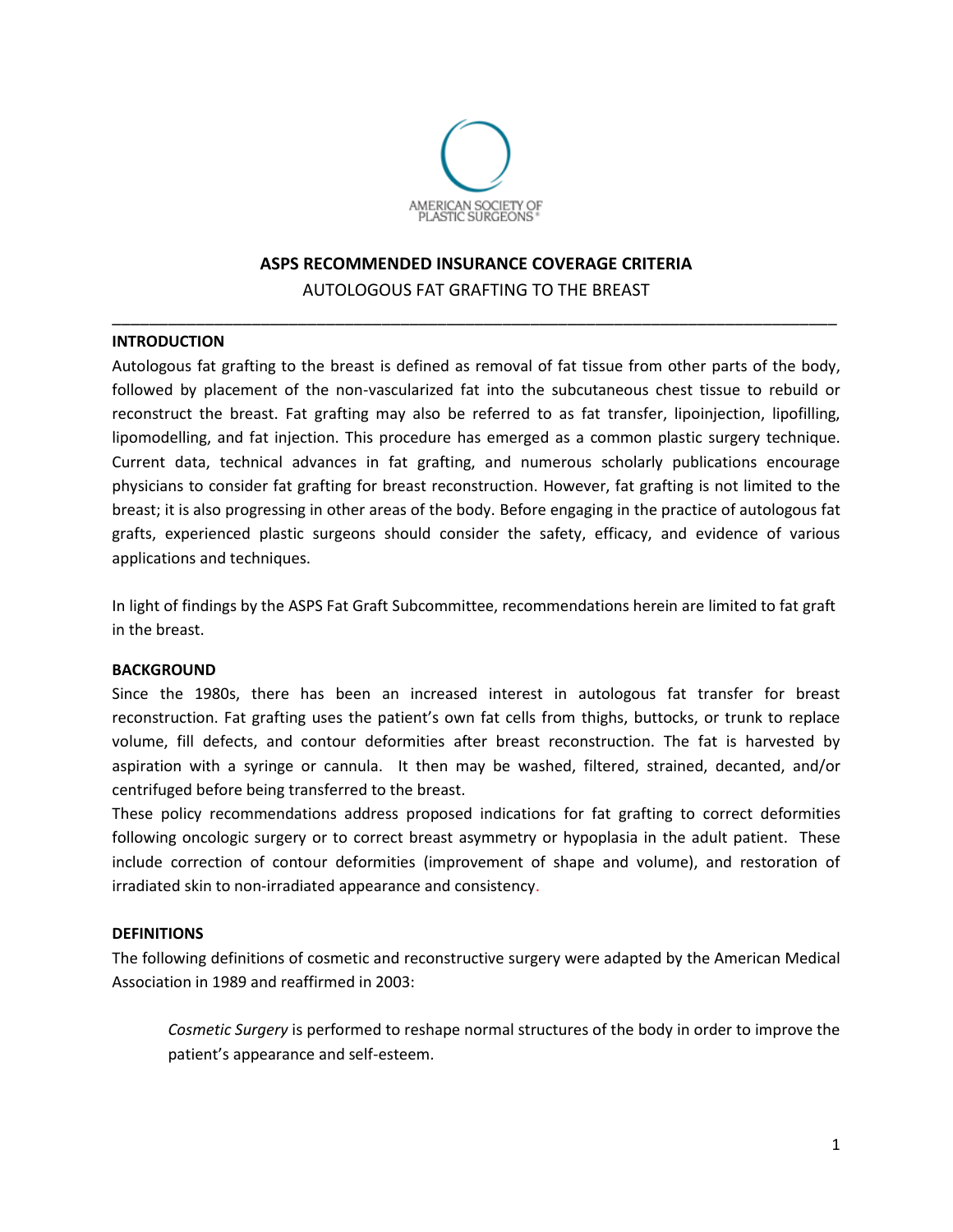*Reconstructive Surgery* is performed on abnormal structures of the body, caused by congenital defects, developmental abnormalities, trauma, infection, tumors or disease. It is generally performed to improve function, but may also be done to approximate a normal appearance.

## **SCIENTIFIC EVIDENCE**

An evaluation of available literature on autologous fat grafting following mastectomy with no remaining native breast tissue indicates that the body of evidence is comprised mostly of case series, and when combined, the studies provide consistent evidence, thus resulting in grade B recommendations. A grade B recommendation encourages clinicians to employ the available information while remaining cognizant of newer, evidence-based findings. The existing evidence suggests autologous fat grafting is an effective adjunct to breast reconstruction following mastectomy demonstrating moderate to significant aesthetic improvement. In addition, the available evidence also cites autologous fat grafting as a useful modality for alleviating post mastectomy pain syndrome. Furthermore, the evidence suggests autologous fat grafting as a viable option for improving the quality of irradiated skin present in the setting of breast reconstruction.

| Insurance                               | <b>Fat Grafting</b>                   | <b>Fat Grafting Coverage Criteria Explanation</b>                                                                                                                                                                                                                              |  |  |
|-----------------------------------------|---------------------------------------|--------------------------------------------------------------------------------------------------------------------------------------------------------------------------------------------------------------------------------------------------------------------------------|--|--|
| company                                 | Coverage                              |                                                                                                                                                                                                                                                                                |  |  |
| Aetna                                   | Yes                                   | Grafting of autologous fat as a replacement for implants for breast<br>reconstruction, or to fill defects after breast conservation surgery or<br>other reconstructive techniques is considered medically necessary,<br>includes lipectomy and liposuction.                    |  |  |
| Anthem                                  | No<br>Information<br>Available        | N/A                                                                                                                                                                                                                                                                            |  |  |
| <b>Blue Cross</b><br><b>Blue Shield</b> | <b>No</b>                             | The use of autologous fat grafting to the breast, with or without<br>adipose-derived stem cells, is considered investigational.                                                                                                                                                |  |  |
| Cigna                                   | <b>No</b>                             | Autologous fat transplanting (lipoinjection, lipolifting, lipomodelling,<br>ADSCs) following breast reconstruction procedures is not covered<br>because such treatment is considered experimental, investigational or<br>unproven.                                             |  |  |
| Coventry                                | <b>No</b><br>Information<br>Available | N/A                                                                                                                                                                                                                                                                            |  |  |
| <b>Health Net</b>                       | Yes                                   | fat/graft transfer<br>lipoinjection,<br>lipofilling,<br>Autologous<br>(e.g.<br>lipomodelling) post-mastectomy, when no native breast tissue is<br>present, is considered medically necessary.                                                                                  |  |  |
| Humana                                  | <b>No</b>                             | Humana members MAY NOT be eligible for autologous fat graft, fat<br>(lipoinjection, lipomodeling), suction<br>lipectomy<br>transplant<br>or<br>liposuction<br>conjunction with breast reconstruction. These<br>in<br>technologies are considered experimental/investigational. |  |  |
| Health<br>United                        | <b>No</b>                             | N/A                                                                                                                                                                                                                                                                            |  |  |
| Group                                   | Information                           |                                                                                                                                                                                                                                                                                |  |  |

### **INSURANCE COVERAGE SUMMARY**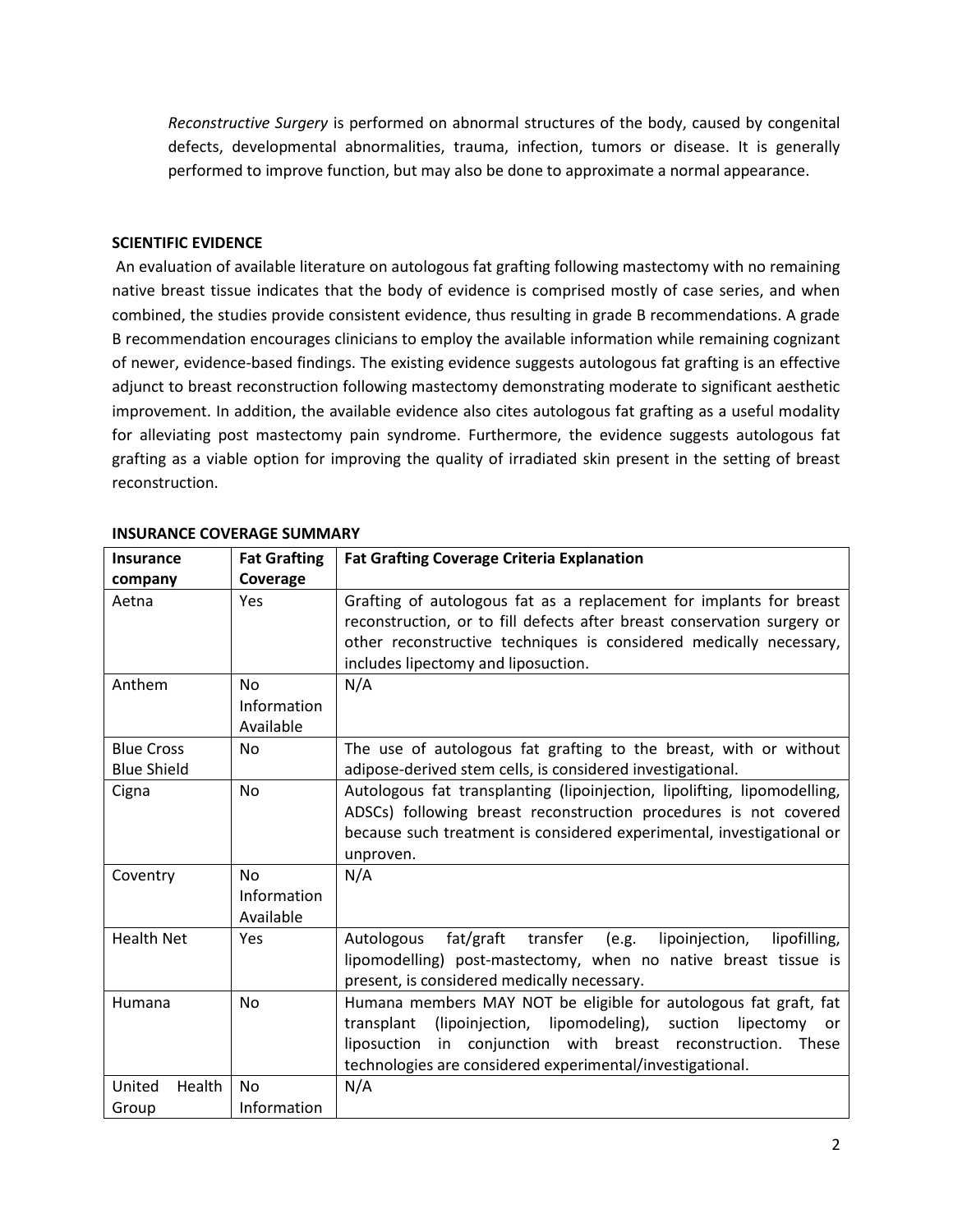|--|--|

As the above table indicates, most insurance companies continue to consider fat grafting not "medically necessary" and will not reimburse for any procedure related to fat grafting. As such, members should develop a "self-pay" package for this service outlining the cost of the procedure to include pre/postoperative care, surgeon and anesthesiologist fees, cost of drugs and supplies, etc. Members should also discuss the lack of coverage with their state Attorneys General (AG) office and solicit further investigation by their AG to ensure coverage for fat grafting under the federal mandate for breast cancer reconstruction services.

# **POLICY**

Autologous fat grafting should no longer be considered experimental but should be regarded as part of reconstructive surgery when it is performed to approximate a normal appearance of the breasts following mastectomy or lumpectomy or in patients with asymmetry or hypoplasia of other origins. Breast reconstruction of the affected breast, as well as surgery on the contralateral breast to achieve symmetry, is considered reconstructive surgery and in accordance with the Women's Health and Cancer Rights Act must be a covered benefit and reimbursed by third-party payers.

Legislation: Women's Health and Cancer Rights Act of 1998.

In October 1998, federal legislation was signed into law requiring group health plans and health issuers that provide medical and surgical benefits with respect to mastectomy, to cover the cost of reconstructive breast surgery for women who have undergone a mastectomy. The law states:

- *The attending physician and patient are to be consulted in determining the appropriate type of surgery.*
- *Coverage must include all stages of reconstruction of the diseased breast, procedures to restore and achieve symmetry on the opposite breast and the cost of prostheses and complications of mastectomy, including lymphedema.*

*Group health plans and health insurance issuers offering group health coverage may not:*

- *Deny a patient eligibility, or continued eligibility, to enroll or to renew coverage under the terms of the plan, solely for the purpose of avoiding the requirements of the statute.*
- *Penalize, reduce, or limit the reimbursement of an attending provider.*
- *Provide incentives to attending provider to induce such provider to provide care to an individual participant or beneficiary in a manner inconsistent with this section.*

## **CODING & BILLING**

The following codes are provided as a guideline for the physician and are not meant to be exclusive of other possible codes.

| Procedure                                              | <b>CPT Code(s)</b> | <b>RVUs</b> |
|--------------------------------------------------------|--------------------|-------------|
| Grafting of autologous fat harvested by liposuction    | 15771              | RVU=6.73    |
| technique to trunk, breasts, scalp, arms, and or       |                    |             |
| legs; 50 cc or less injectate                          |                    |             |
| Each additional 50 cc injectate, or part thereof (List | 15772              | $RVU=2.5$   |
| separately in addition to code for primary             |                    |             |
| procedure)                                             |                    |             |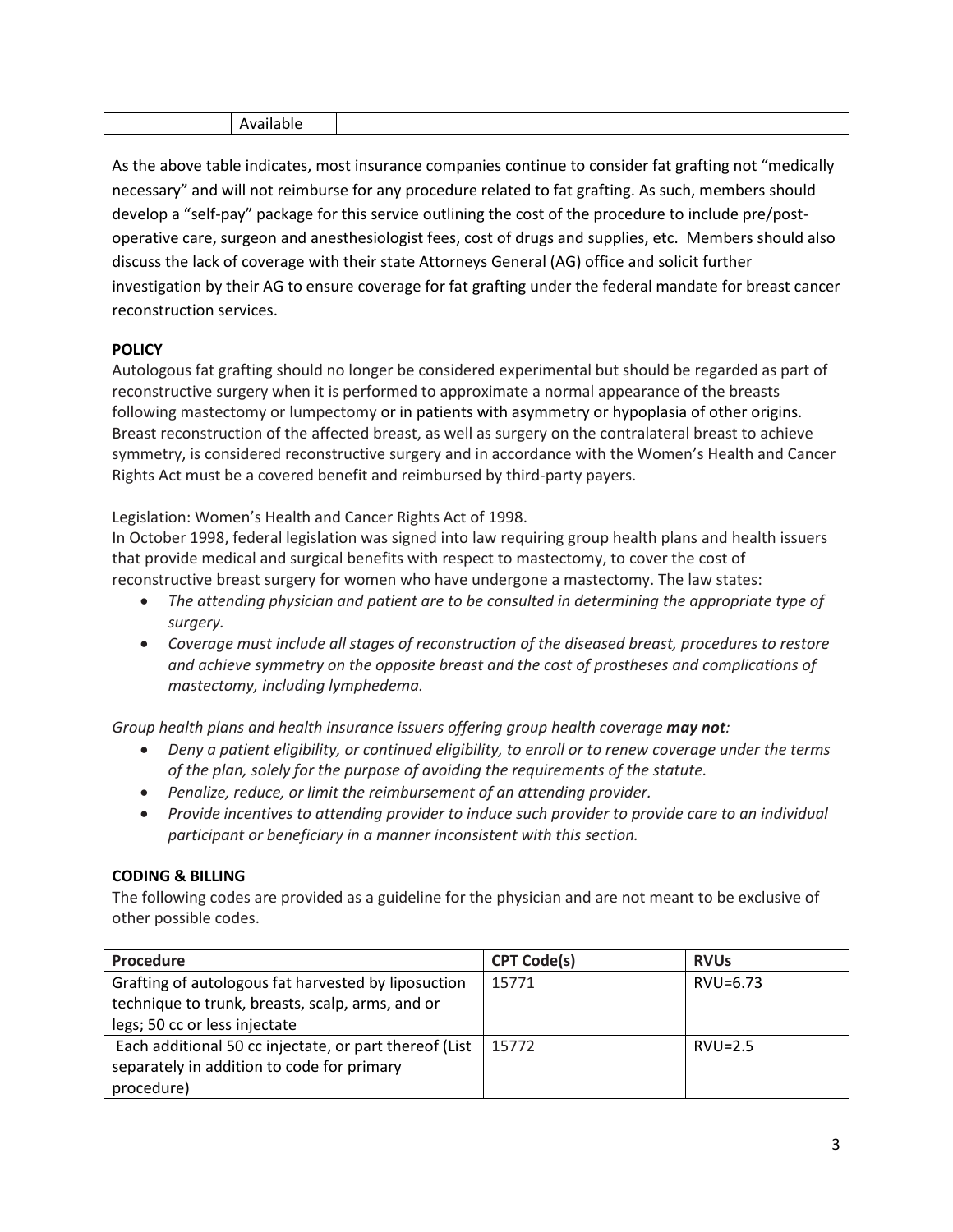| <b>Diagnosis codes</b>           | ICD-9 code    | ICD-10 code         |
|----------------------------------|---------------|---------------------|
| Acquired absence of breast       | V45.71        | $Z90.10 - Z90.13$   |
| Atrophy of breast                | 611.4         | N64.2               |
| Breast asymmetry/ disproportion  | 612.1         | N65.1               |
| of reconstructed breast          |               |                     |
| Breast cancer                    | 174.0 - 174.9 | $C50.011 - C50.929$ |
| Congenital malformation          | 757.6         | $Q83.0 - Q83.9$     |
| of breast                        |               |                     |
| Deformity of                     | 612.0         | N65.0               |
| reconstructed breast             |               |                     |
| Encounter for breast             | V51.0         | Z42.1               |
| reconstruction following         |               |                     |
| mastectomy                       |               |                     |
| Genetic susceptibility           | V84.01        | Z15.01              |
| to malignant neoplasm            |               |                     |
| History of breast cancer         | V10.3         | Z85.3               |
| Hypoplasia of breast             | 611.82        | N64.82              |
| Late effects of medical/surgical | 909.3         | T88.9xxs            |
| care                             |               |                     |
| Late effects of radiation        | 909.2         | L59.9               |
| Scar, fibrosis                   | 709.2         | L90.5               |

### **REFERENCES**

[http://www.cms.gov/CCIIO/Programs-and-Initiatives/Other-Insurance-](http://www.cms.gov/CCIIO/Programs-and-Initiatives/Other-Insurance-Protections/whcra_factsheet.html)[Protections/whcra\\_factsheet.html](http://www.cms.gov/CCIIO/Programs-and-Initiatives/Other-Insurance-Protections/whcra_factsheet.html)

<http://www.dol.gov/dol/topic/health-plans/womens.htm>

Bonomi R, Betal D, Rapisarda IF, Kalra L, Sajid MS, Johri A.Role of lipomodelling in improving aesthetic outcomes in patients undergoing immediate and delayed reconstructive breast surgery. Eur J Surg Oncol. 2013 Oct;39(10):1039-45.

Caviggioli, F., Maione, L., Forcellini, D. et al. Autologous fat graft in postmastectomy pain syndrome Plast. Reconstr. Surg.128: 349-352, 2011.

de, B.C., Momoh, A.O., Colakoglu, S. et al. Evaluation of clinical outcomes and aesthetic results after autologous fat grafting for contour deformities of the reconstructed breast Plast. Reconstr. Surg. 128: 411e-418e, 2011.

Delay, E., Sinna, R., Delaporte, T. et al. Patient information before aesthetic lipomodeling (lipoaugmentation): a French plastic surgeon's perspective Aesthet. Surg. J. 29: 386-395, 2009.

Kanchwala, S.K., Glatt, B.S., Conant, E.F. et al. Autologous fat grafting to the reconstructed breast the management of acquired contour deformities Plast. Reconstr. Surg. 124: 409-418, 2009.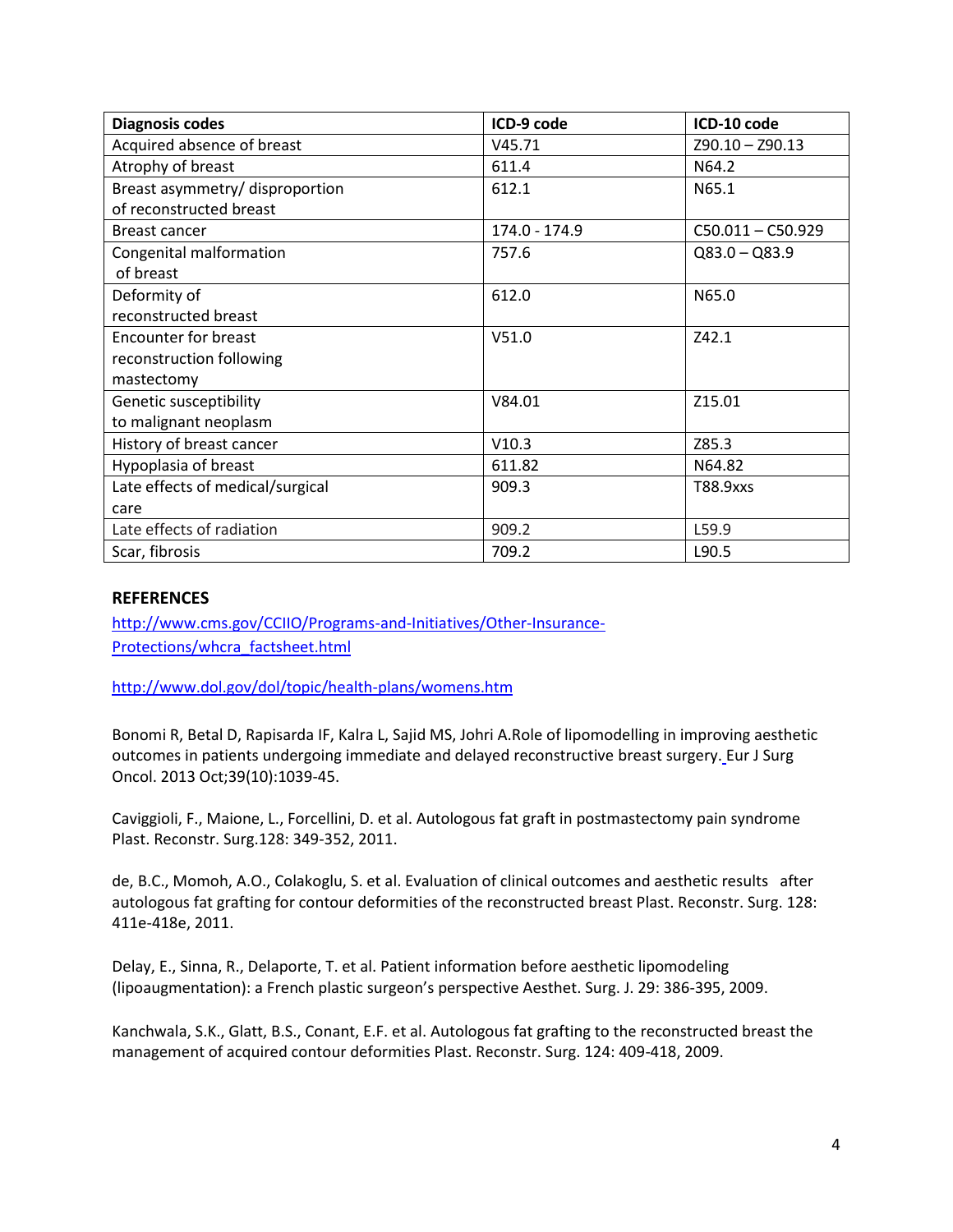Kaoutzanis C, Xin M, Ballard TN, Momoh AO, Kozlow JH, Brown DL, Cederna PS, Wilkins EG. Outcomes of autologous fat grafting following breast reconstruction in post-mastectomy patients. Plast Reconstr Surg. 2014 Oct;134(4 Suppl 1):86-7.

Longo B, Laporta R, Sorotos M, Pagnoni M, Gentilucci M, Santanelli di Pompeo F. Total Breast Reconstruction Using Autologous Fat Grafting Following Nipple-Sparing Mastectomy in Irradiated and Non-irradiated Patients. Aesthetic Plast Surg. 2014 Oct 16.

Losken, A., Pinell, X.A., Sikoro, K. et al. Autologous fat grafting in secondary breast reconstruction Ann. Plast. Surg. 66: 518-522, 2011.

Panettiere, P., Marchetti, L., Accorsi, D. The serial free fat transfer in irradiated prosthetic breast reconstructions Aesthetic Plast. Surg.33: 695-700, 2009.

[Pérez-Cano R](http://www.ncbi.nlm.nih.gov/pubmed?term=P%C3%A9rez-Cano%20R%5BAuthor%5D&cauthor=true&cauthor_uid=22425137)<sup>1</sup>, [Vranckx JJ,](http://www.ncbi.nlm.nih.gov/pubmed?term=Vranckx%20JJ%5BAuthor%5D&cauthor=true&cauthor_uid=22425137) [Lasso JM,](http://www.ncbi.nlm.nih.gov/pubmed?term=Lasso%20JM%5BAuthor%5D&cauthor=true&cauthor_uid=22425137) [Calabrese C,](http://www.ncbi.nlm.nih.gov/pubmed?term=Calabrese%20C%5BAuthor%5D&cauthor=true&cauthor_uid=22425137) [Merck B,](http://www.ncbi.nlm.nih.gov/pubmed?term=Merck%20B%5BAuthor%5D&cauthor=true&cauthor_uid=22425137) [Milstein AM,](http://www.ncbi.nlm.nih.gov/pubmed?term=Milstein%20AM%5BAuthor%5D&cauthor=true&cauthor_uid=22425137) [Sassoon E,](http://www.ncbi.nlm.nih.gov/pubmed?term=Sassoon%20E%5BAuthor%5D&cauthor=true&cauthor_uid=22425137) [Delay](http://www.ncbi.nlm.nih.gov/pubmed?term=Delay%20E%5BAuthor%5D&cauthor=true&cauthor_uid=22425137) E, [Weiler-](http://www.ncbi.nlm.nih.gov/pubmed?term=Weiler-Mithoff%20EM%5BAuthor%5D&cauthor=true&cauthor_uid=22425137)[Mithoff EM.](http://www.ncbi.nlm.nih.gov/pubmed?term=Weiler-Mithoff%20EM%5BAuthor%5D&cauthor=true&cauthor_uid=22425137) Prospective trial of adipose-derived regenerative cell (ADRC)-enriched fat grafting for partial mastectomy defects: the RESTORE-2 trial. [Eur J Surg Oncol.](http://www.ncbi.nlm.nih.gov/pubmed/22425137) 2012 May;38(5):382-9.

Petit, J.Y., Botteri, E., Lohsiriwat, V. et al. Locoregional recurrence risk after lipofilling in breast cancer patients Ann. Oncol. 2011.

Ribuffo, D., Atzeni, M., Serratore, F. et al. Cagliari University Hospital (CUH) protocol for immediate alloplastic breast reconstruction and unplanned radiotherapy. A preliminary report Eur. Rev. Med. Pharmacol. Sci. 15: 840-844, 2011.

Rietjens, M., De, L.F., Rossetto, F. et al. Safety of fat grafting in secondary breast reconstruction after cancer J. Plast. Reconstr. Aesthet. Surg. 64: 477-483, 2011.

Rigotti, G., Marchi, A., Stringhini, P. et al. Determining the oncological risk of autologous lipoaspirate grafting for post-mastectomy breast reconstruction Aesthetic Plast. Surg. 34: 475-480, 2010.

Sarfati, I., Ihrai, T., Kaufman, G. et al. Adipose-tissue grafting to the post-mastectomy irradiated chest wall: preparing the ground for implant reconstruction J. Plast. Reconstr. Aesthet. Surg. 64: 1161-1166, 2011.

Serra-Renom, J.M., Munoz-Olmo, J.L., Serra-Mestre, J.M. Fat grafting in postmastectomy breast reconstruction with expanders and prostheses in patients who have received radiotherapy: formation of new subcutaneous tissue Plast. Reconstr. Surg. 125: 12-18, 2010.

Seth, A.K., Hirsch, E.M., Kim, J.Y., Fine, N.A. Long-term outcomes following fat grafting in prosthetic breast reconstruction: a comparative analysis. Plast. Reconstr. Surg. 130: 984-90, 2012.